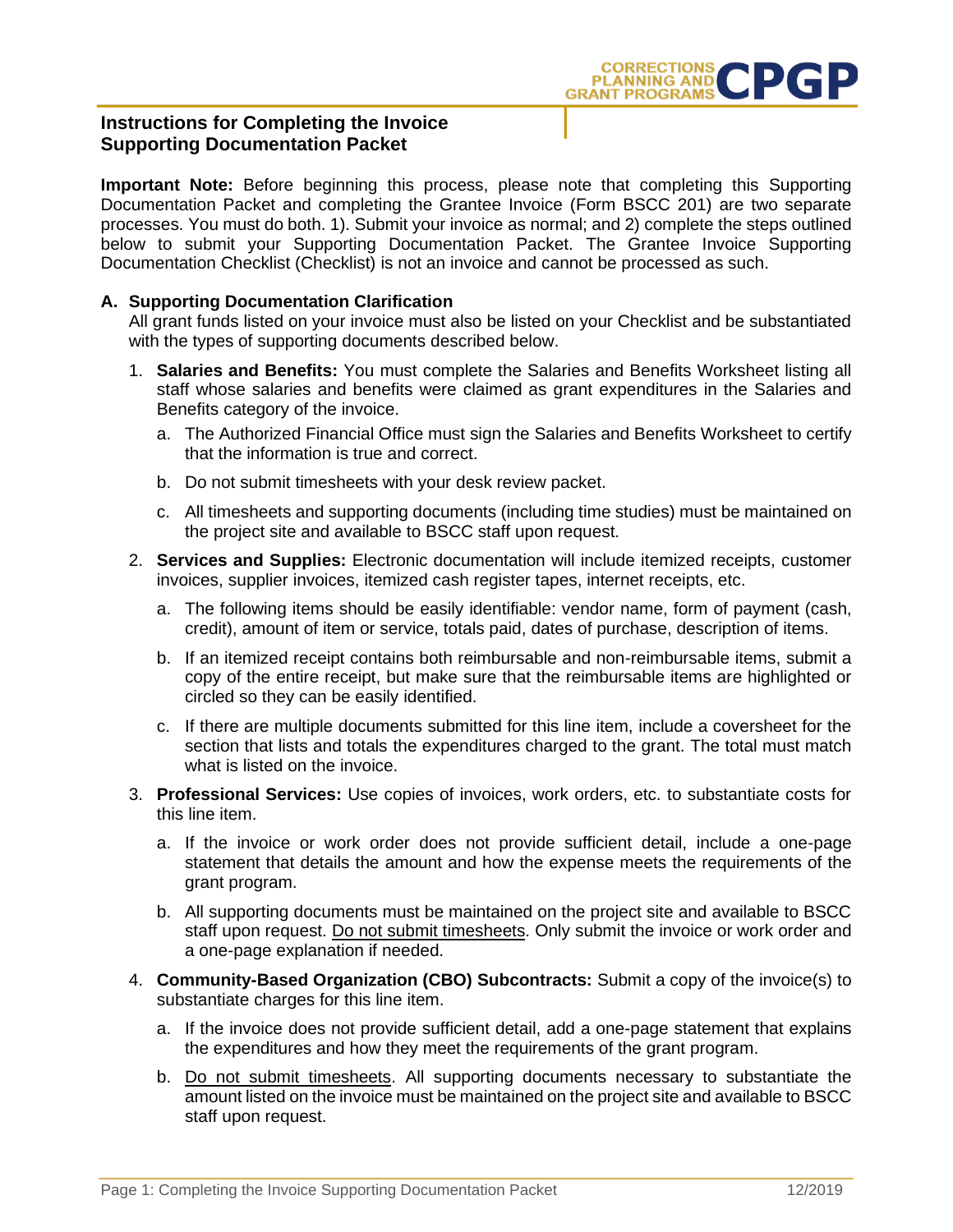- 5. **Indirect Costs:** Submit a one-page statement, stating what indirect costs are included, what the total amount is and what percentage is used in the calculation. Provide the methodology used to determine what percentage is claimed.
- 6. **Equipment/Fixed Assets:** Use copies of invoices or receipts to substantiate costs for this line item. Note: Items or total package costs that exceed \$3,500 require prior approval.
- 7. **Data Collection:** Use copies of invoices, work orders, etc., to substantiate costs for this line item. If the invoice or work order does not provide sufficient detail, include a one-page statement that details the amount and how the expense meets the requirements of the grant program.
- 8. **Project Evaluation:** Include supporting documentation for costs associated with evaluation efforts being claimed on the associated invoice. This includes subcontracts funded solely for the purposes of Program Evaluation.
- 9. **Sustainability Planning:** Submit itemized costs associated with your effort to sustain this project after the grant program has ended along with substantiating documentation of funds spent.
- 10. **Other:** Include supporting documentation to substantiate expenditures for training, travel, or any costs that do not fall within the categories above. These may include invoices, receipts, etc.

## **B. Preparation**

- 1. In your Supporting Documents Packet, include sufficient supporting documentation to clearly and accurately substantiate each amount claimed for reimbursement.
- 2. Each item and dollar amount listed on the invoice must also be listed on the Checklist. Remember these are two distinct documents and processes. To receive reimbursement, you must submit your invoice separately, and it must be completed according to instructions including expenditure descriptions. Review of the supporting documents will not delay payment of your invoice.
- 3. Label (handwritten is permissible) all documents to be submitted as verification for reimbursement with the Budget Line Item and Document Number (i.e., Assets & Equip – Doc #1, Assets & Equip –Doc #2, etc.). Highlight (or circle document labels and claimed amounts.

|                   | My Company name<br>My company slogan |                                   |                          | <b>Sales Receipt</b> |                       |         |                          |
|-------------------|--------------------------------------|-----------------------------------|--------------------------|----------------------|-----------------------|---------|--------------------------|
|                   |                                      | Assets & Equip Doc #4             | Date<br><b>Receipt #</b> |                      | September 2, 2013     |         |                          |
| Name:<br>Address: | [Address]<br>[Address]               | [Name of the person or a company] |                          |                      |                       |         |                          |
| Code              | <b>Description</b>                   |                                   |                          | Qty                  | Price                 |         | <b>Amount</b>            |
| 12345             | Product 1                            |                                   |                          | 10                   | 10.00                 |         | 100.00                   |
| 54321             | Product 2                            |                                   |                          | 20                   | 15.00                 |         | 300.00                   |
|                   |                                      |                                   |                          | Subtotal             |                       | \$      | 400.00                   |
|                   |                                      |                                   |                          |                      |                       |         |                          |
|                   | Sale made by:                        | Maria Carter                      |                          | Discount             |                       |         |                          |
|                   |                                      |                                   |                          | Sales Tax            | <b>Sales Tax Rate</b> | %<br>\$ |                          |
|                   |                                      |                                   |                          | Total                |                       | s       |                          |
|                   |                                      |                                   |                          | Cash                 |                       | x       |                          |
|                   | Credit Card No.                      |                                   |                          | Credit Card          |                       | x       |                          |
|                   | Check No.                            |                                   |                          | Check                |                       | ×       | 10.00<br>40.00<br>440.00 |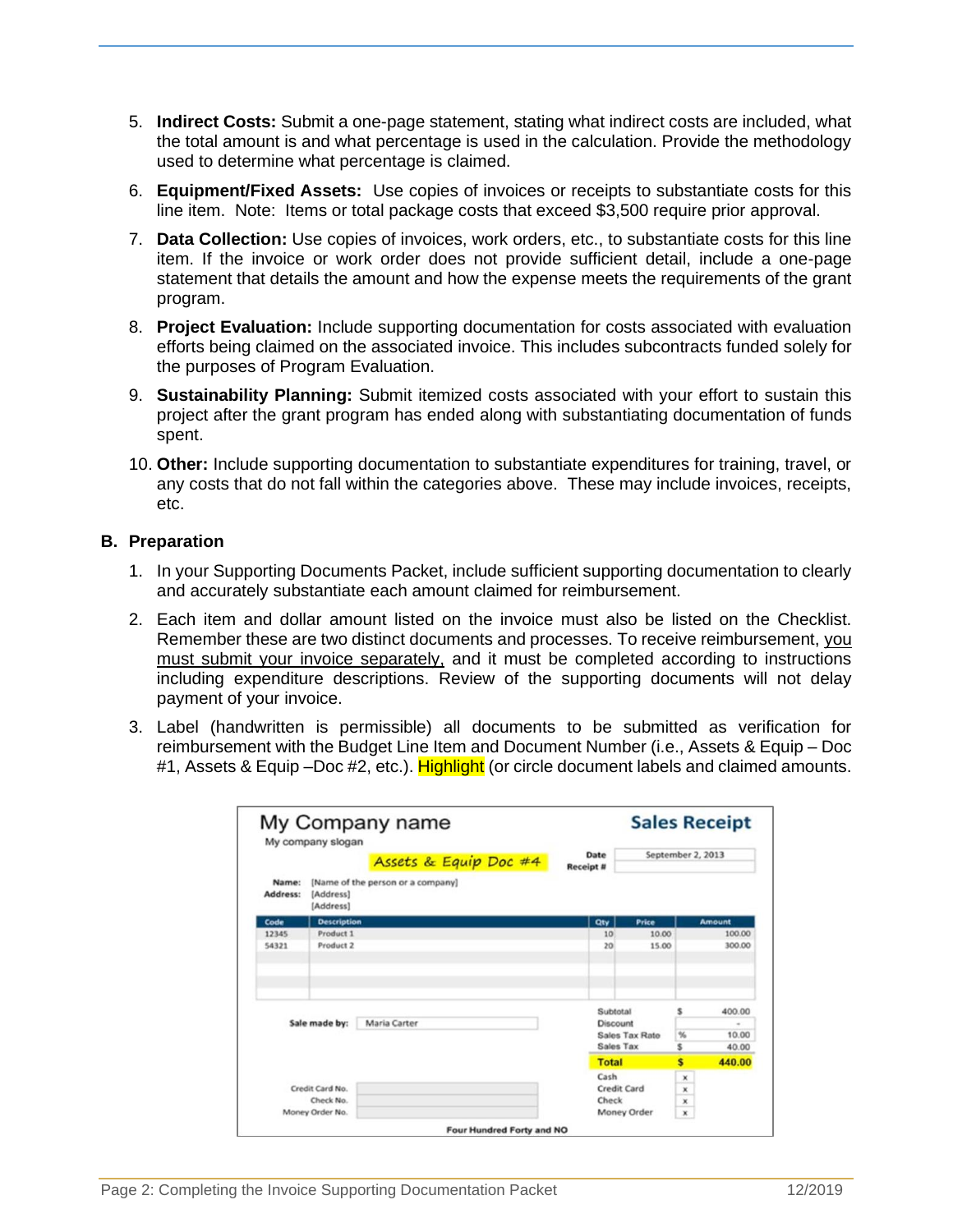- 4. Only expenses that are incurred and paid for by the grantee during the grant cycle and before the end date of the applicable invoicing period are eligible for reimbursement. This means the dates on all supporting documents must fall between grant start date and the end date of the applicable financial reporting period. The only exception to this is during the 90-day liquidation period at the end of an award. For further direction on funds disbursement and liquidation periods, refer to the most current version of the BSCC Grant Administration Guide, which can be viewed [here.](http://www.bscc.ca.gov/wp-content/uploads/BSCC-Grant-Admin-Guide-July-2020-Final.pdf)
- 5. It is your responsibility to ensure that supporting documents easily correlate to the Supporting Documentation Checklist and the line items on the invoice. If the documentation for any line item is unclear (for example, many receipts for a single line item) prepare a summary cover page for that line item section. If BSCC staff is unable to easily match supporting documents to itemized expenses, your packet may be returned for further clarification.

## **C. Assembling and Submitting Supporting Documentation Packet**

1. Complete the Checklist. The Checklist must be signed by the Authorized Financial Officer and is the required face page for your electronic Supporting Documentation Packet. Ensure all supporting documents are accurately labeled and matched to the amounts listed on your Checklist.

|                                                                                                                                                                                                                        |                    |                      |                                                        | CORRECTIONS CPGP |  |  |  |  |  |  |  |  |  |
|------------------------------------------------------------------------------------------------------------------------------------------------------------------------------------------------------------------------|--------------------|----------------------|--------------------------------------------------------|------------------|--|--|--|--|--|--|--|--|--|
| <b>Grantee Invoice Supporting Documentation Checklist</b>                                                                                                                                                              |                    |                      |                                                        |                  |  |  |  |  |  |  |  |  |  |
| <b>Grantee Name:</b>                                                                                                                                                                                                   |                    |                      |                                                        |                  |  |  |  |  |  |  |  |  |  |
| Grant Program: Prop 64 Grant                                                                                                                                                                                           | Invoice #:         |                      | <b>Reporting Period:</b>                               |                  |  |  |  |  |  |  |  |  |  |
| This Checklist will be the cover page of your supporting documentation packet. Complete the checklist to<br>match the invoice listed above. This Checklist is not an invoice; you must submit your invoice separately. |                    |                      |                                                        |                  |  |  |  |  |  |  |  |  |  |
|                                                                                                                                                                                                                        | <b>Grant Funds</b> | <b>Attached Docs</b> | For BSCC Use Only<br><b>Initial</b><br><b>Comments</b> |                  |  |  |  |  |  |  |  |  |  |
| 1. Salaries & Benefits                                                                                                                                                                                                 |                    |                      |                                                        |                  |  |  |  |  |  |  |  |  |  |
| 2. Services & Supplies                                                                                                                                                                                                 |                    |                      |                                                        |                  |  |  |  |  |  |  |  |  |  |
| 3. Professional Services                                                                                                                                                                                               |                    |                      |                                                        |                  |  |  |  |  |  |  |  |  |  |
| 4. NGO Subcontracts                                                                                                                                                                                                    |                    |                      |                                                        |                  |  |  |  |  |  |  |  |  |  |

- 2. Compile documents in the following order:
	- a. Supporting Documentation Checklist signed by the Authorized Financial Officer
	- b. Salaries and Benefits Worksheet signed by the Authorized Financial Officer
	- c. All other supporting documentation for amounts claimed, by expenditure category in the order listed on the Grantee Invoice & Supporting Documentation Checklist.
- 3. Scan all documents together to create a single electronic .pdf document.